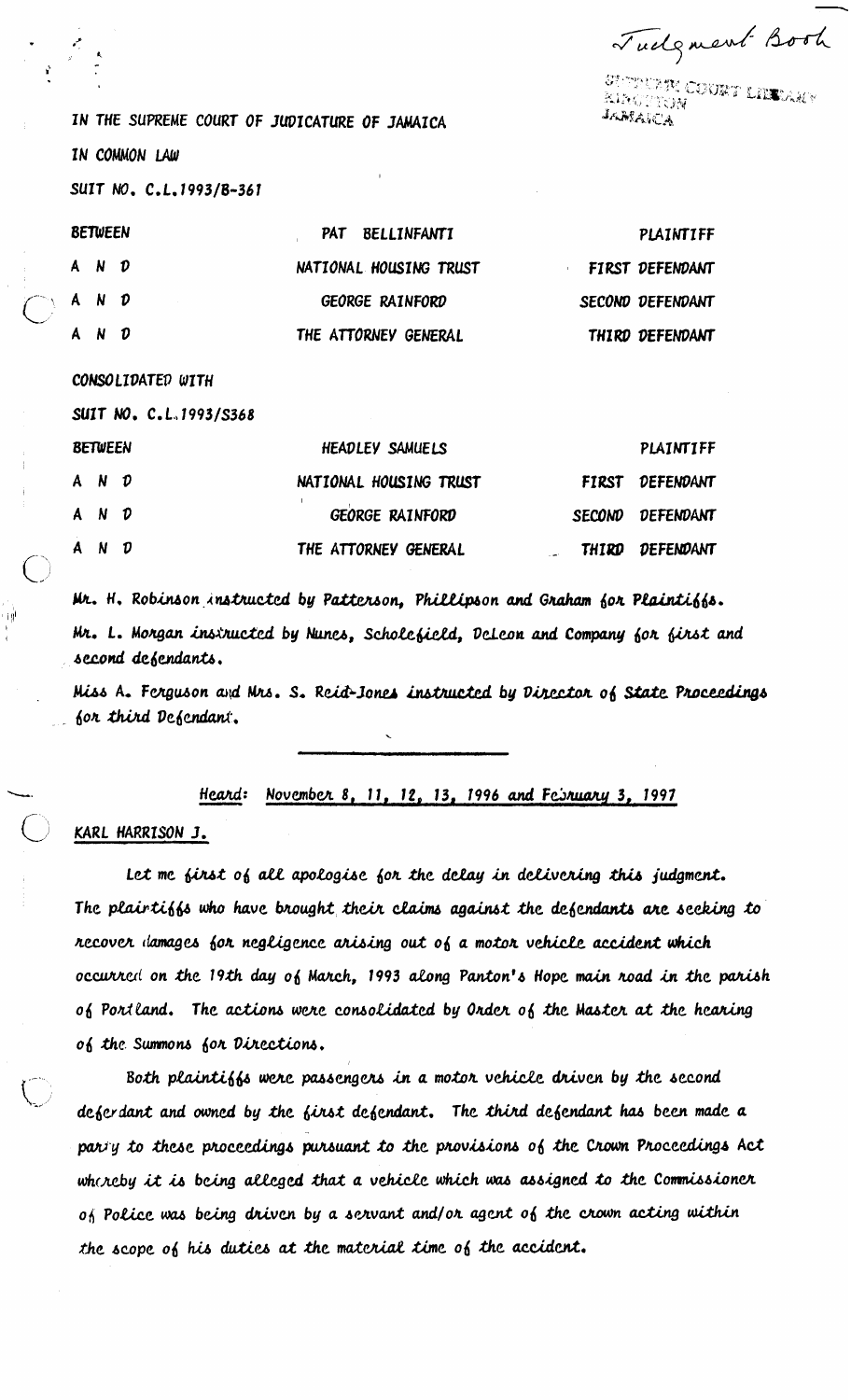The first defendant by way of a counter-claim has alleged that as a result of the negligence of the third defendant's servant and/or agent, the first defendant has suffered loss and damage and incurred expenses. This defendant also filed and scrued a Notice on the third defendant seeking an indemnity and/or contribution against the plaintiffs' claims. Third Party Directions were issued and it was ordered by the Master of the Supreme Court on  $f$ he 25th day of July, 1994 that the first and second defendants deliver a statement of their claim to the third defendant and that the question of liability of the third defendant to indemnify the first and second defendants be tried at the trial of this action. The first defendant filed and served its statement of claim against the third defendant whereupon the third defendant served its defence and counterclaimed against the first defendant for the cost of repairs to the service vehicle.

SUMMARY OF THE EVIDENCE

The evidence presented by both plaintiffs show that sometime after mid-day on the 19th March, 1993 Mr. Bellinfanti was seated in the left front passenger seat of the first defendant's motor car whereas Mr. Samuels was seated in the rear. They were on their way to Kingston and were travelling along Panton's Hope main road in the Parish of Portland.

The road surface was wet. The driver was descending a slope and on reaching a point where the roadway is straight, an accident occurred between their vehicle and a motor car driven by a police officer. Mr. Bellinfanti in his testimony, describes how the accident took place. He states inter alia:

> "I could see bend in road in the distance. It was a left hand bend from my direction. We were going reasonably slow because of<br>conditions of the road. I saw an on-coming vehicle coming in our direction. When it was out of the bend.... it was partly on our side of the road. I would not say that total width of car was on my side. A significant part of on-coming car was on our part of the road and that's why it struck me.

Driver of my vehicle pulled over to left in as much as he could and stopped.

The on-coming vehicle was varing back to its side of the road but unfortunately he was not able to get back to his side in time and he struck out vehicle."

He also told the court that the second defendant was travelling on his left side of the road before he pulled further to the left. He explained that there was a

 $\mathbf{Z}$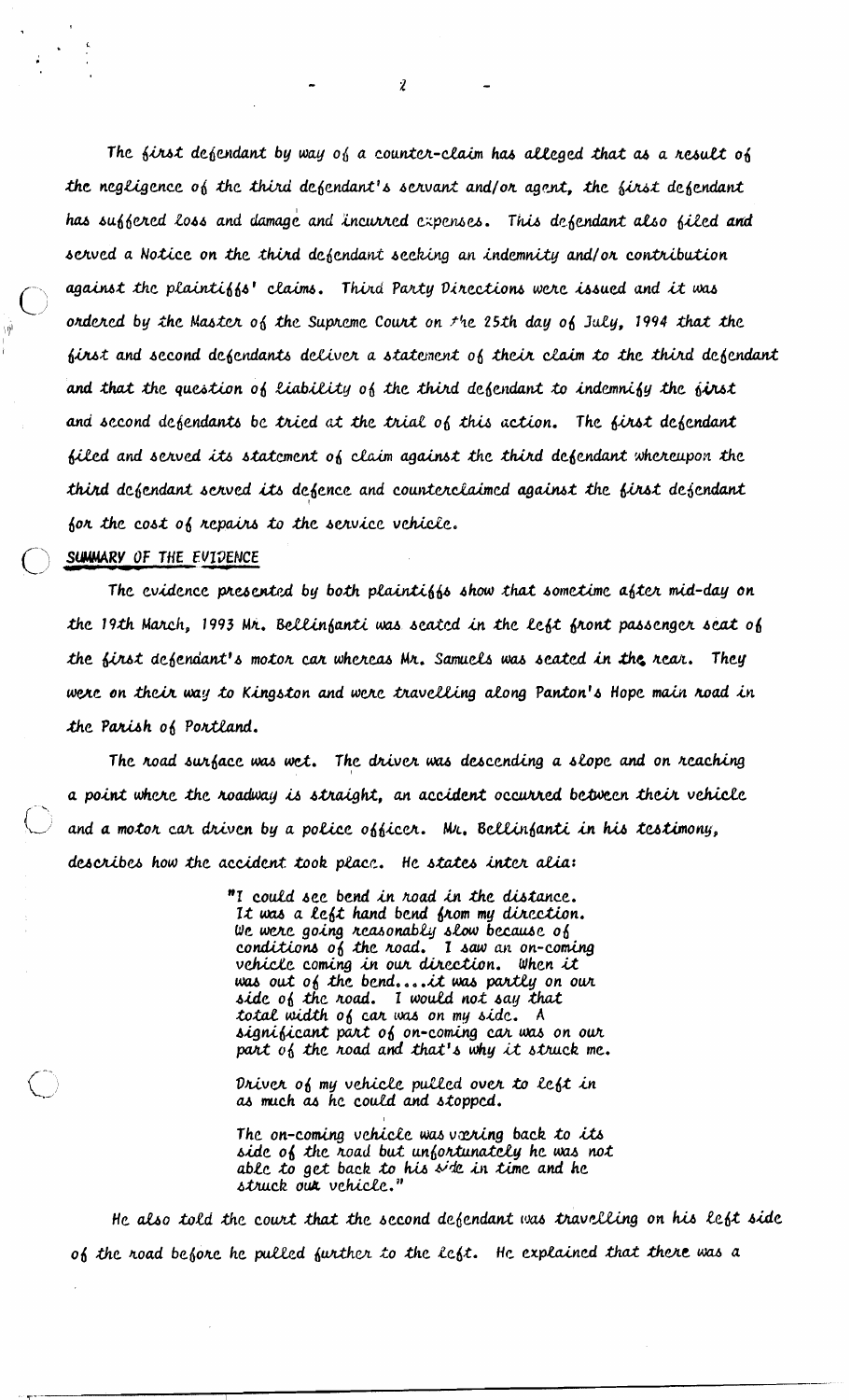precipice to their immediate left hence, that was the reason why his driver had pulled over as much as he could. It was his view that two vehicles could nevertheless pass comfortably at this point.

Mr. Samuels' account of the accident is as foll ws:

۱v

"....wc were opposing each other. My vehicle going towards St. Thomas from Port Antonio<br>direction. The accident happened so fast.. suddenly our driver pulled over on the left and stop. In the process of asking him what<br>happened I heard "bang." A red car had come I never see red car before I into our car. heard bang. Where I was I could n.t see it."

Detective Herrington Forrest who was the driver  $c_i$  the police vehicle was Leading a motorcade on the occasion of the visit of  $\tau h$ ? Hon. Edward Seaga to the parish of Portland. He recalls the following sequenze of events:

> "I was travelling at approximately 20-25  $m.p.h.$  ahead of motorcade. This about  $12:00$  $p.m...$

I was travelling on left hand side of road. The rain ceased and I was travelling up slope of a hill, when reaching a sectior near to the slope I saw a silver looking car came suddenly over the slope on my side of the noad that is the left hand side.

I shadowed my brakes, rested foot ever the<br>brake pedal, swerve further to my l'ft to avoid a collision with the vehicle it was unable to as it hit the right hand ide of my vehicle to the front.

There is bend approaching slope. It would be a right hand bend for the plaint  $\{6\}$ 's vehicle. The accident occurred after the plaintiff's vehicle had passed the bend and come up the slope and over..."

The Sergeant admitted under cross-examination that the accident took place on a straight stretch of road about one chain from a bend that he had negotiated. He denied negotiating a right hand bend shortly before the col ision. He also denied that he had come around on the right hand side of the road. He said he did not stop when he saw the vehicle coming towards him on his side  $c\,f$  the road neither was there enough time for him to have blown his horn nor to have flashed his lights.

Detective Corporal Riley who was a passenger in the right front seat of the police vehicle, testified initially that the accident had taken place at the brow of a hill. Under cross-examination he agreed however, that it had occurred on a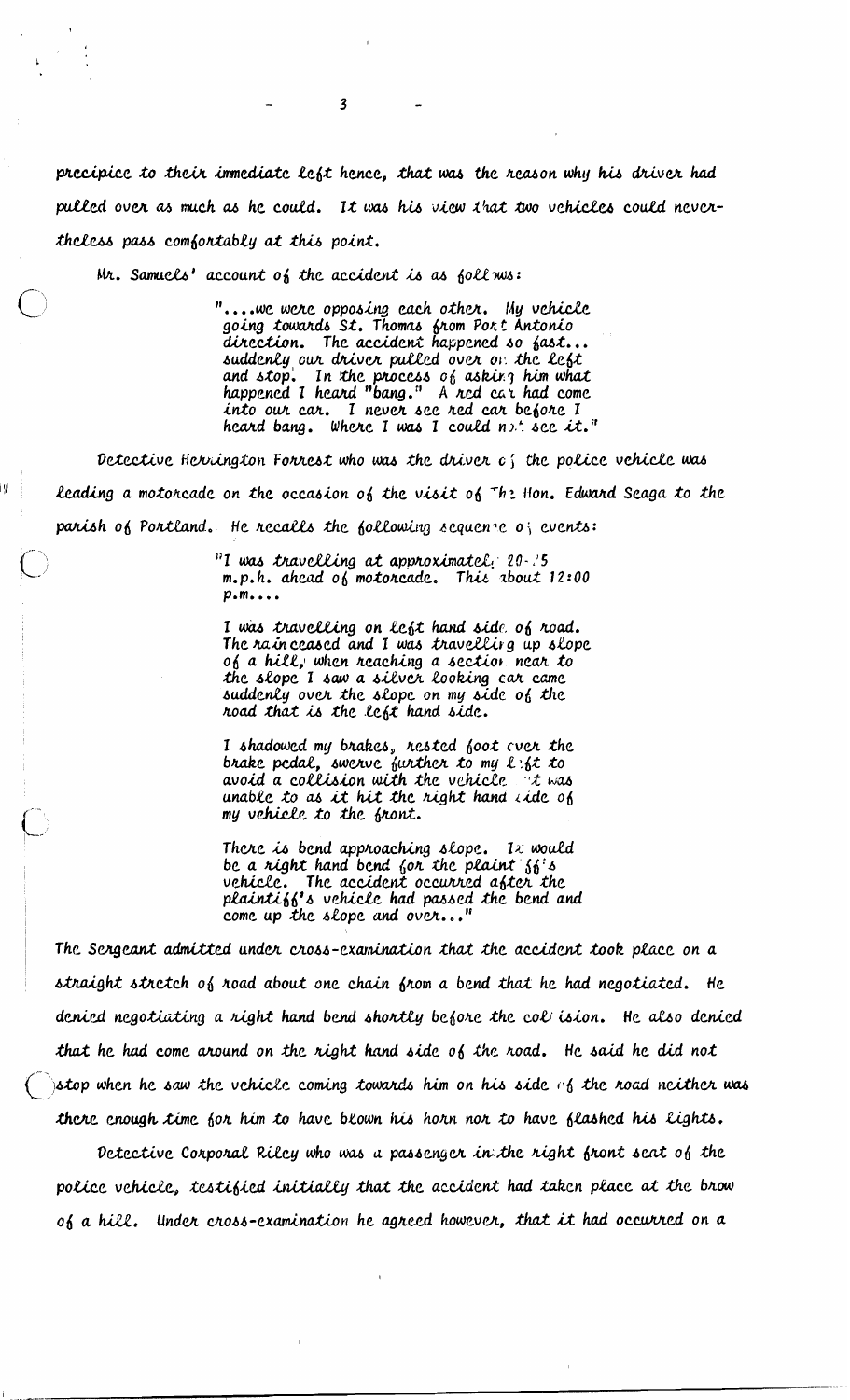straight stretch of road. He gave the following account of how the collision took place:

> "... As we approached brow of hill immediately I saw a silver colour car came over the hill at 45-50 m.p.h. on our side. I observed car for about two seconds.

It was raining slightly. I could see quite well.

When car came over I realised it would hit vehicle I was in so I braced the dash board and it came over and slam into car I was in."

POSITION OF VEHICLES AFTER ACCIDENT WIDTH OF ROAD AT POINT OF IMPACT AND DAMAGES TO THE VEHICLES

Under cross-examination Mr. Bellinfanti told the court that he was unable to recall the position of the vehicles after the collision. He was hurriedly removed from the scene having regard to injury to his right  $eyc$ . Mr. Samuels who was also taken to the hospital due to an injured arm testified that the road was blocked ufter the accident. He said however, that his vehicle was on his left side of the road and that he was pulled out through the right door.

According to Sgt. Forrester, his driver's door was almost resting on the side of a hill. He could barely leave the vehicle from his left front door. He had to walk around the back of the car in order to go to the front because the front was almost resting on the embankment. He also agreed that the road was blocked. He claimed that the frant of the first defendant's vehicle was over on his side of the noad "unto the front of my vehicle" and the back of the vehicle was over on the left "as if it were across the road." In order to clear the road, the police pushed his vehicle down the road and civilians "bumped" the first defendant's vehicle on to its side of the road.

Corporal Riley testified that after the collision his vehicle was on the left and the first defendant's vehicle was in the middle of the road.

Both Scrgcant Forrester and Corporal Riley saw damages to the front windscreen, the right front headlamp, and right front fender of the police vehicle. The right front wheel of that vehicle was punctured. Exhibit 5 which was agreed between the parties reveals that upon inspection of the first defendant's motor car the motor adjusters concluded that the damages were as a result of an impact at the off-side front. The following damaged parts were observed: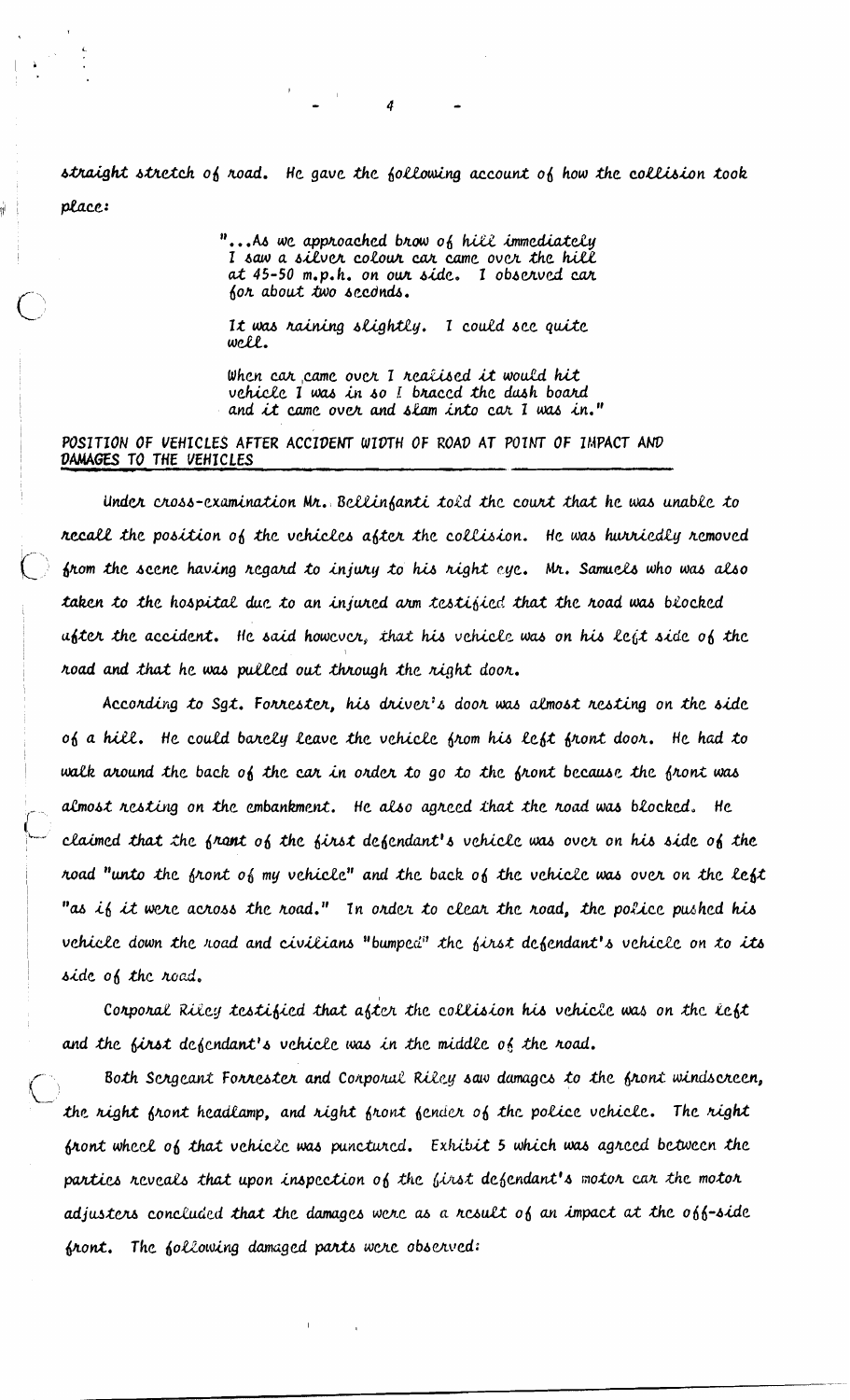Bonnett, wheel arch guard, headlamp, right hand front fender, right hand front door, bumper, chassis leg, grille, side shield,<br>dashboard, wiper blade and corner lrmp.

5

Sergeant Forrester did agree that there was no head on collision and that it was almost a "sideway" collision - his right front and the other vehicle's right front colliding. The damages on both vehicles are therefore supportive of an impact at the "off-side" front.

Sergeant Forrester estimated the width of the road at the point of impact to be between 16-28 ft. No white lines are in the centre of the road. He estimated his car which was a Geo Prizm to be between  $4\frac{1}{2}\lambda$ . 6ins. to 5ft. wide and the other vehicle, a Toyora Corolla, to be about 8 ft. wide.

## SUBMISSIONS ON LIABILITY

Mrs. Jones, Counsel for the third defendant, admitted during her address to the court, that Mr. Bellinfanti was not shaken by cross-examination and that he was an excellent witness. She said, likewise were Sergeant Forrester and Corporal Riley excellent witnesses and not shaken by cross-examination. According to her, the case had to be decided on the sequence of events leading up to the accident and the position of the vehicles after the collision.

She has placed heavy emphasis on the position of the vehicles after the collision and submitted that both witnesses called on behalf of the third defendant have corroborated each other in every material particular respect as to how the accident happened and how the vehicles were positioned after the collision. Unfortunately for Mr. Bellinfanti, he was unable to assist the court on the position of the vehicles. She submitted therefore, that the third defendant's witnesses have been totally unopposed as to the position of the vehicles. It was further submitted that since Mr. Samuels did not see how the collision occurred Mr. bellinfanti's account has not been connoborated.

Mr. Robinson submitted on the other hand, that the plaintiffs have discharged the burden of proof placed on their shoulders and that a case has been made out in negligence against the defendants. He further submitted that Mr. Bellinfanti's evidence was elear and both Mr. Samuels and himself were not witnesses with an interest to serve. The court should on the other hand act cautiously where Sergeant Forrester's cvidence is concerned as he could have an interest to serve, he being the driver of the police vehicle. According to Mr. Robinson there were two versions of this accident,